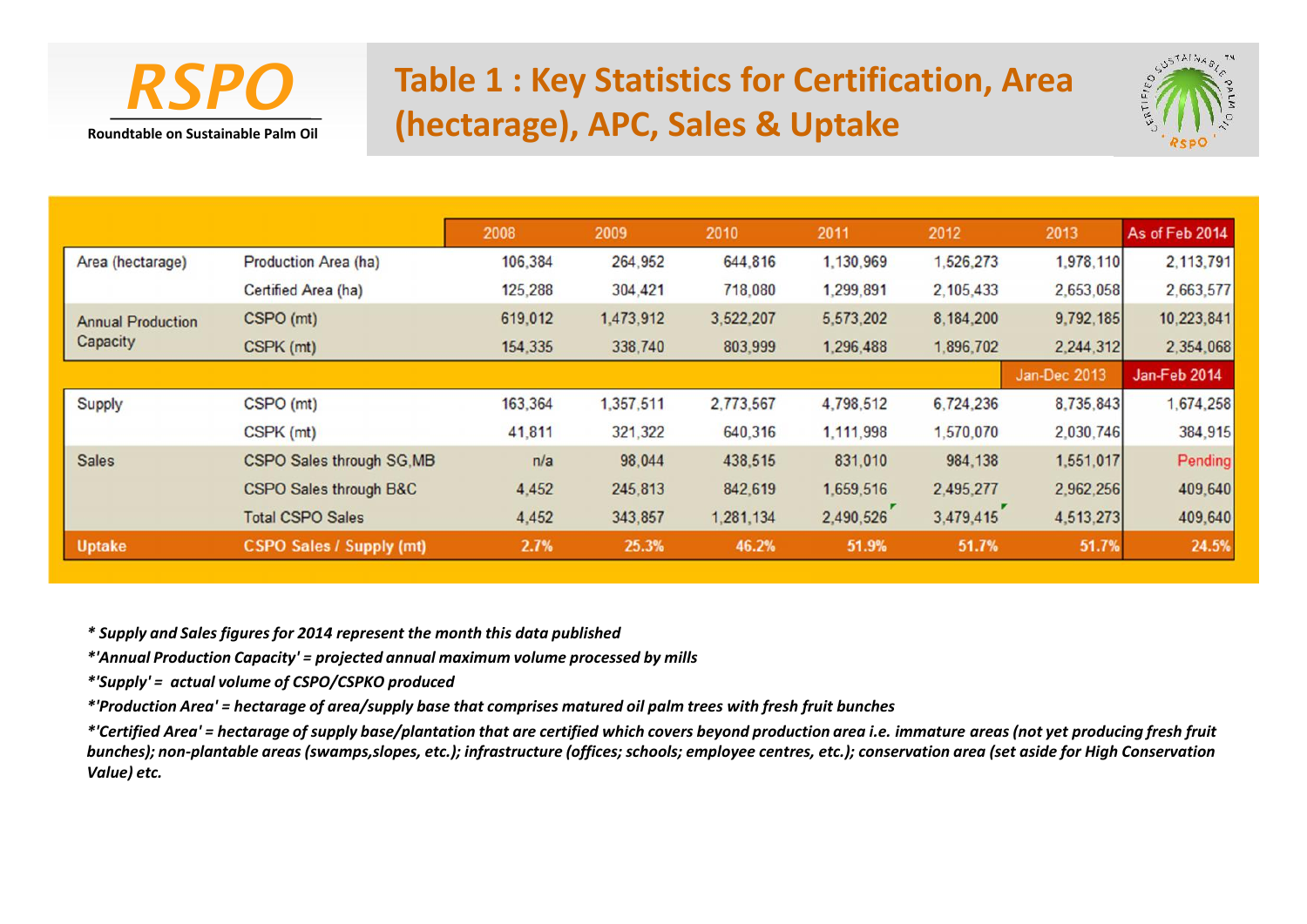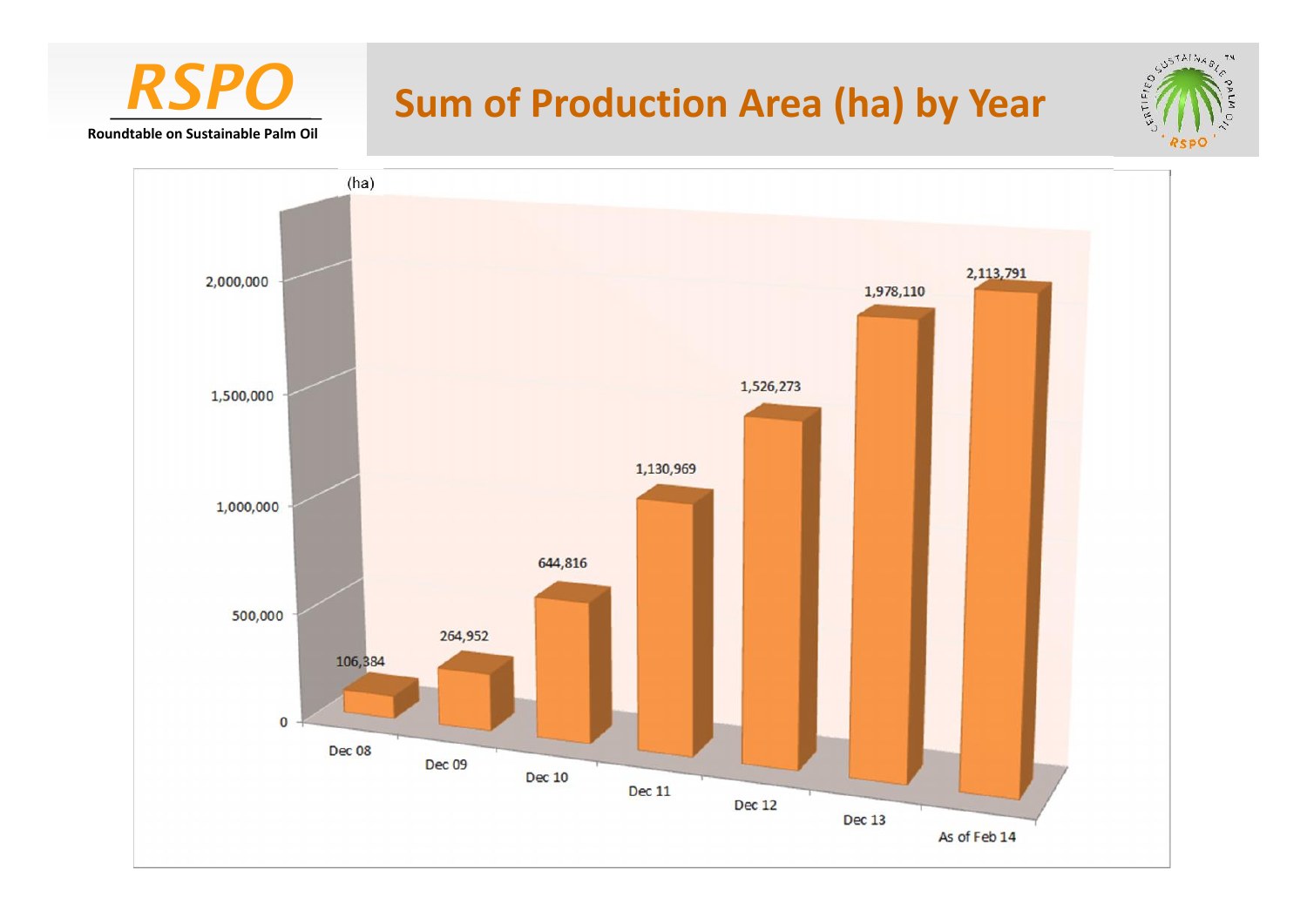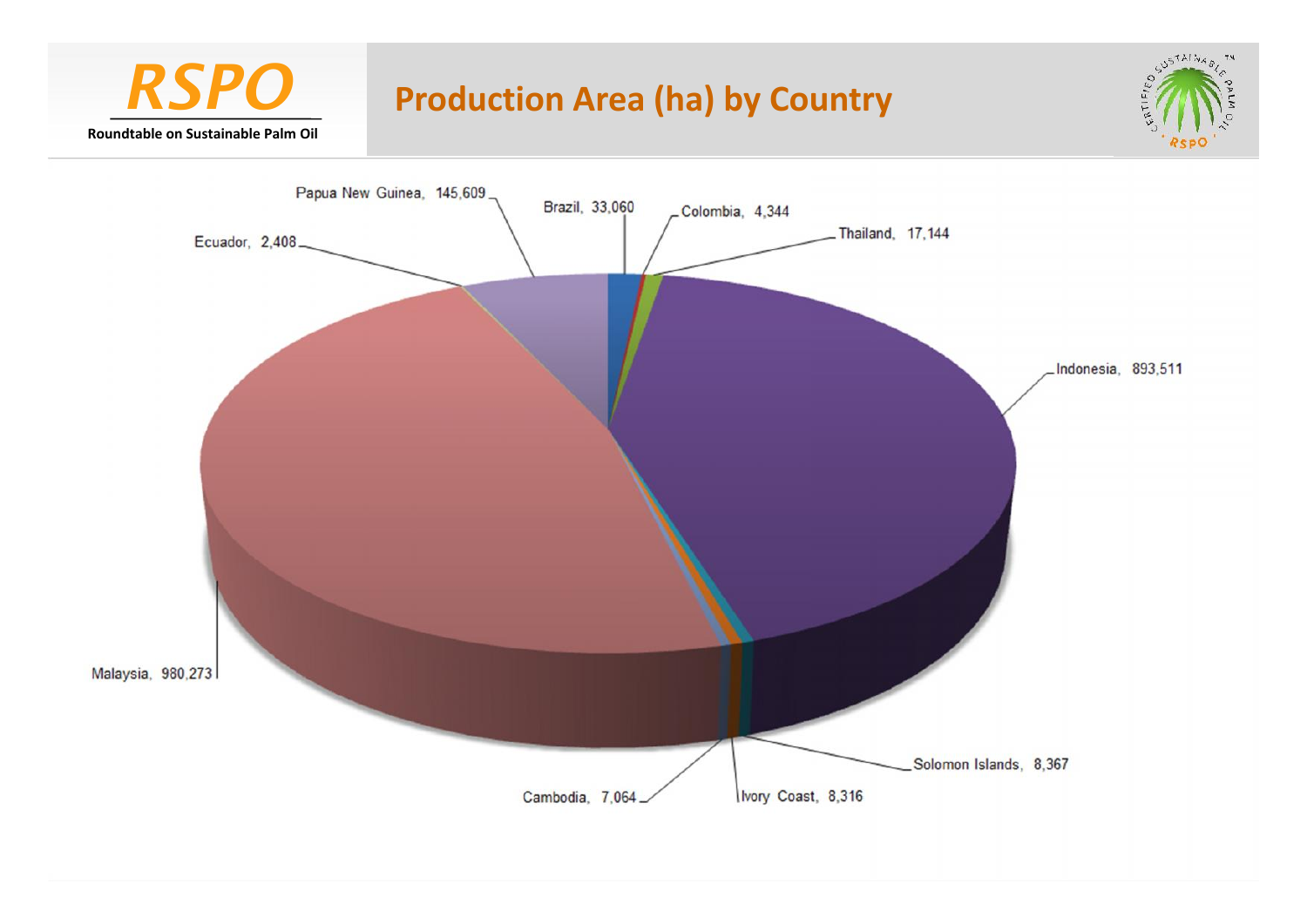### $TX$ **RSPO** CSPO & CSPK Annual Production Capacity **(mt)Roundtable on Sustainable Palm Oil**

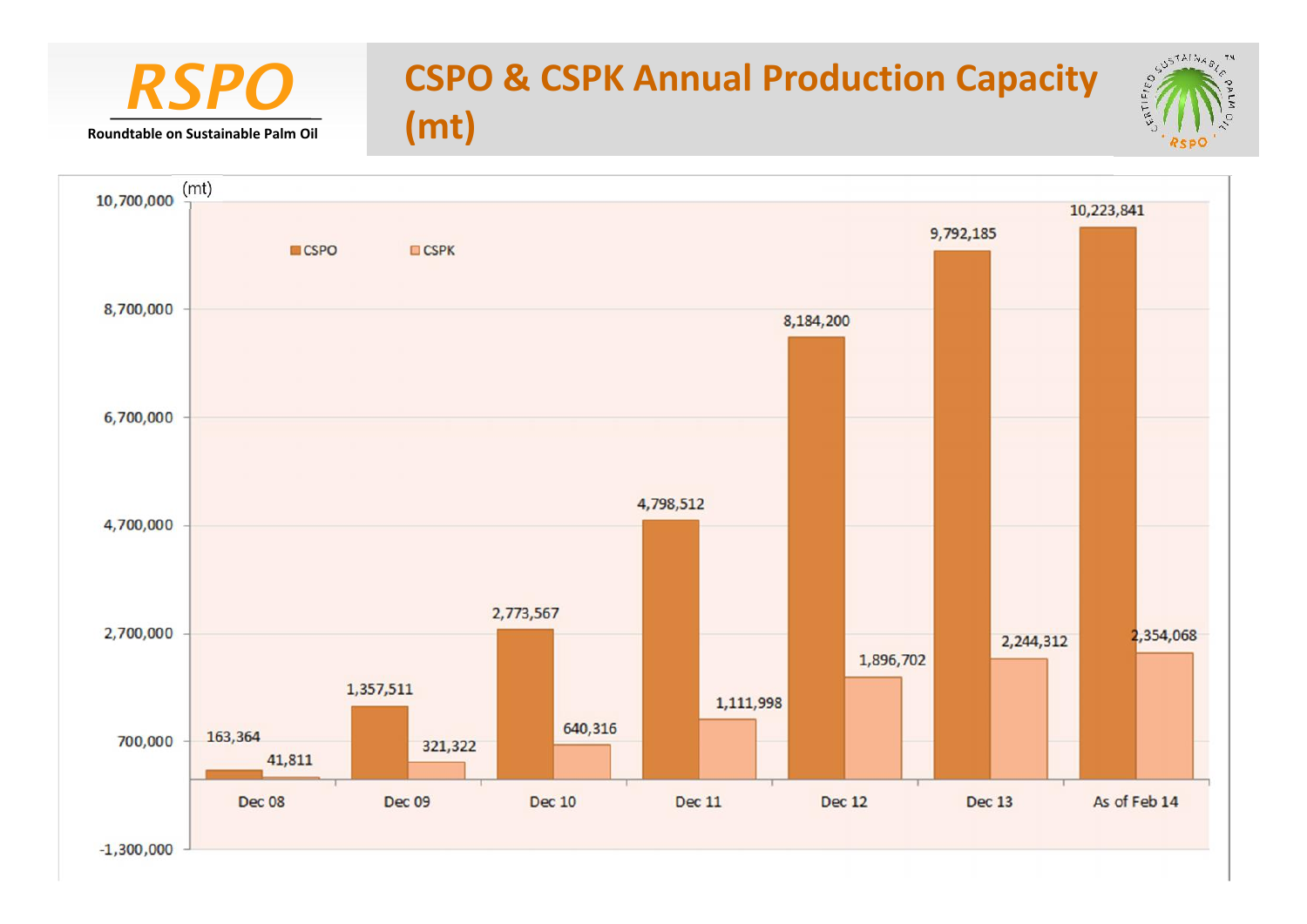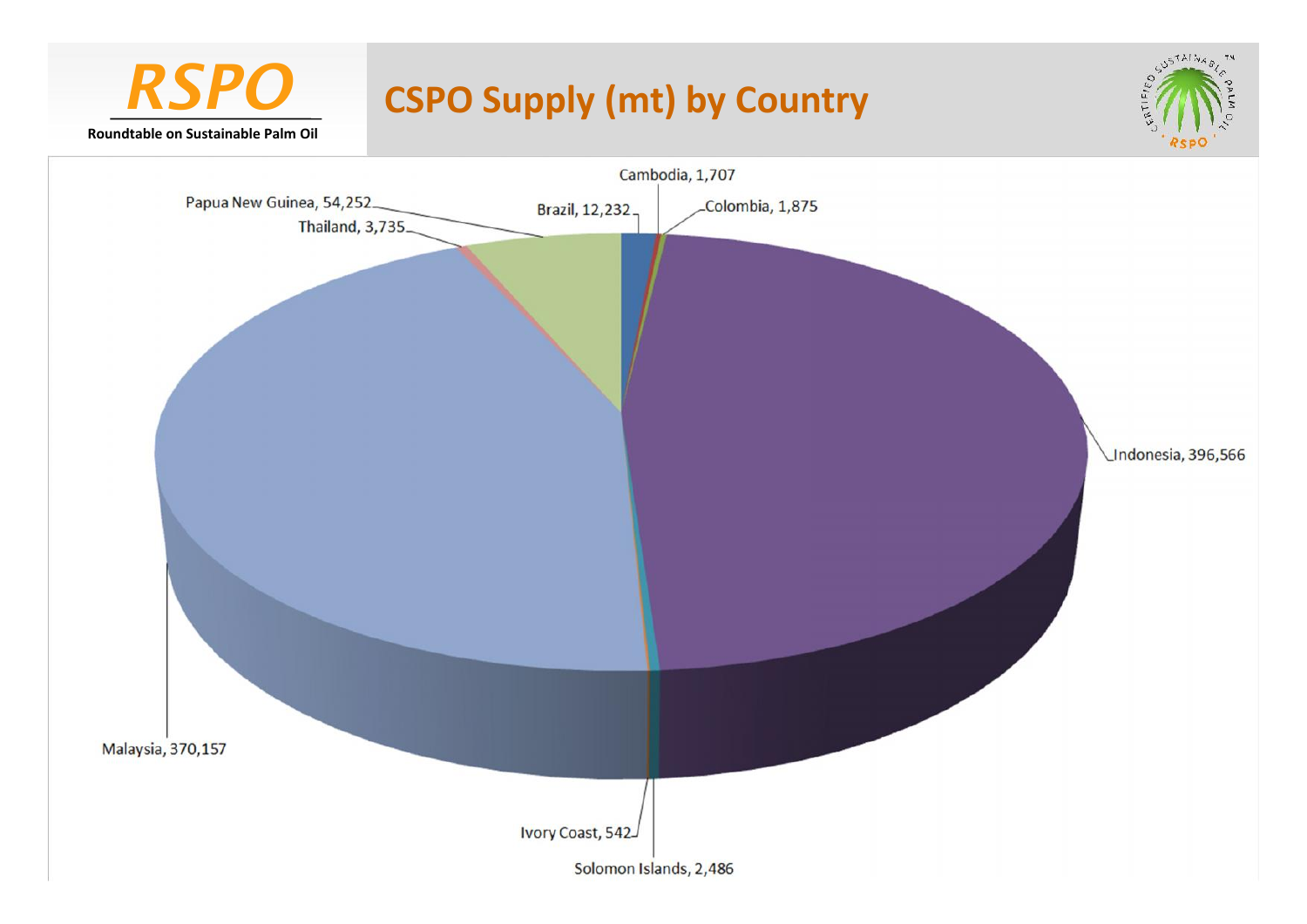

# *RSPO* **CSPO Uptake (%) by Year**



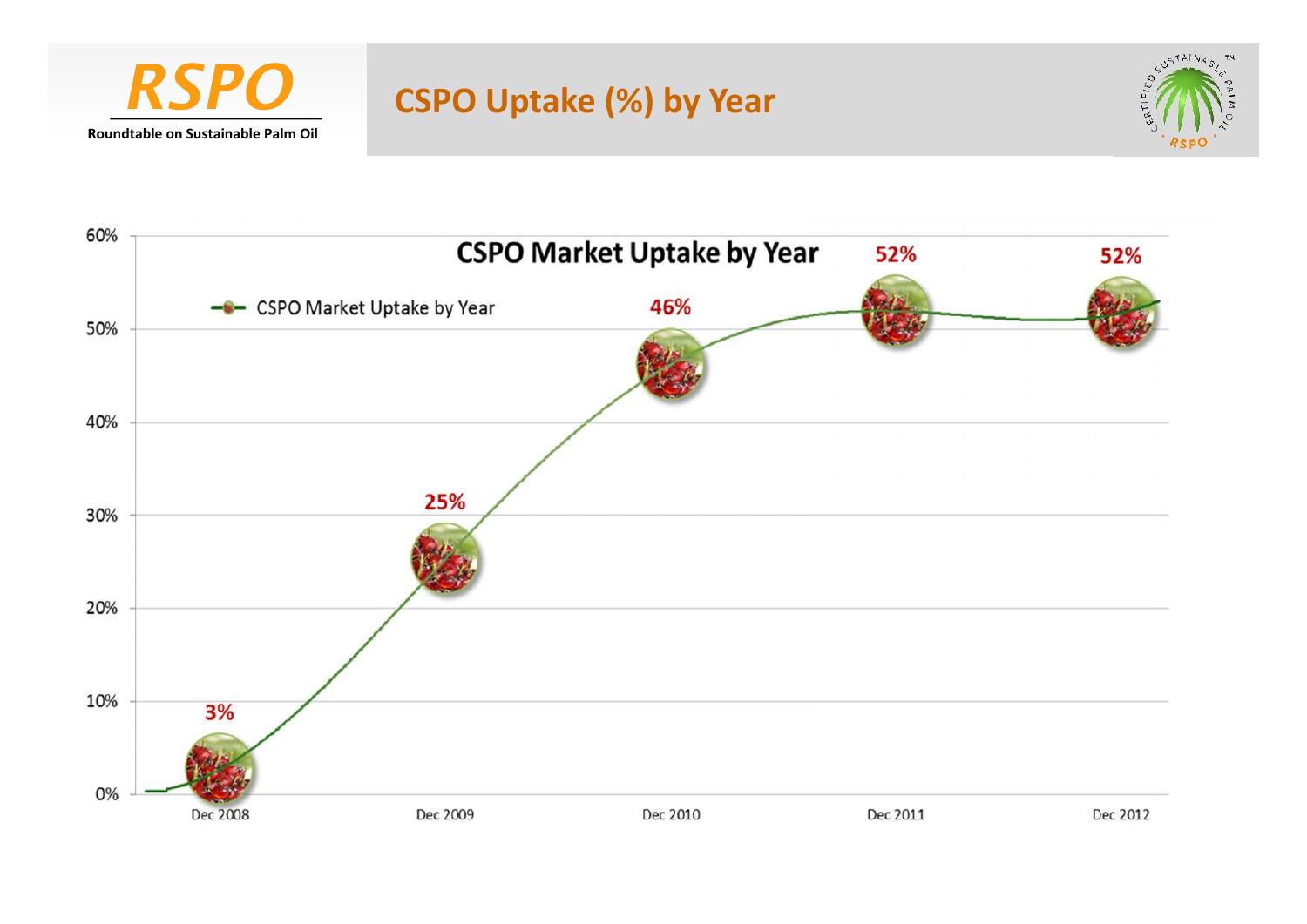

# *RSPO* **CERTIFICATION**



## Principles & Criteria Certification

| <b>Certified Growers</b>        | -52 |
|---------------------------------|-----|
| <b>Certified Palm Oil Mills</b> | 233 |

## Supply Chain Certification

| Companies         | 628  |
|-------------------|------|
| <b>Facilities</b> | 1278 |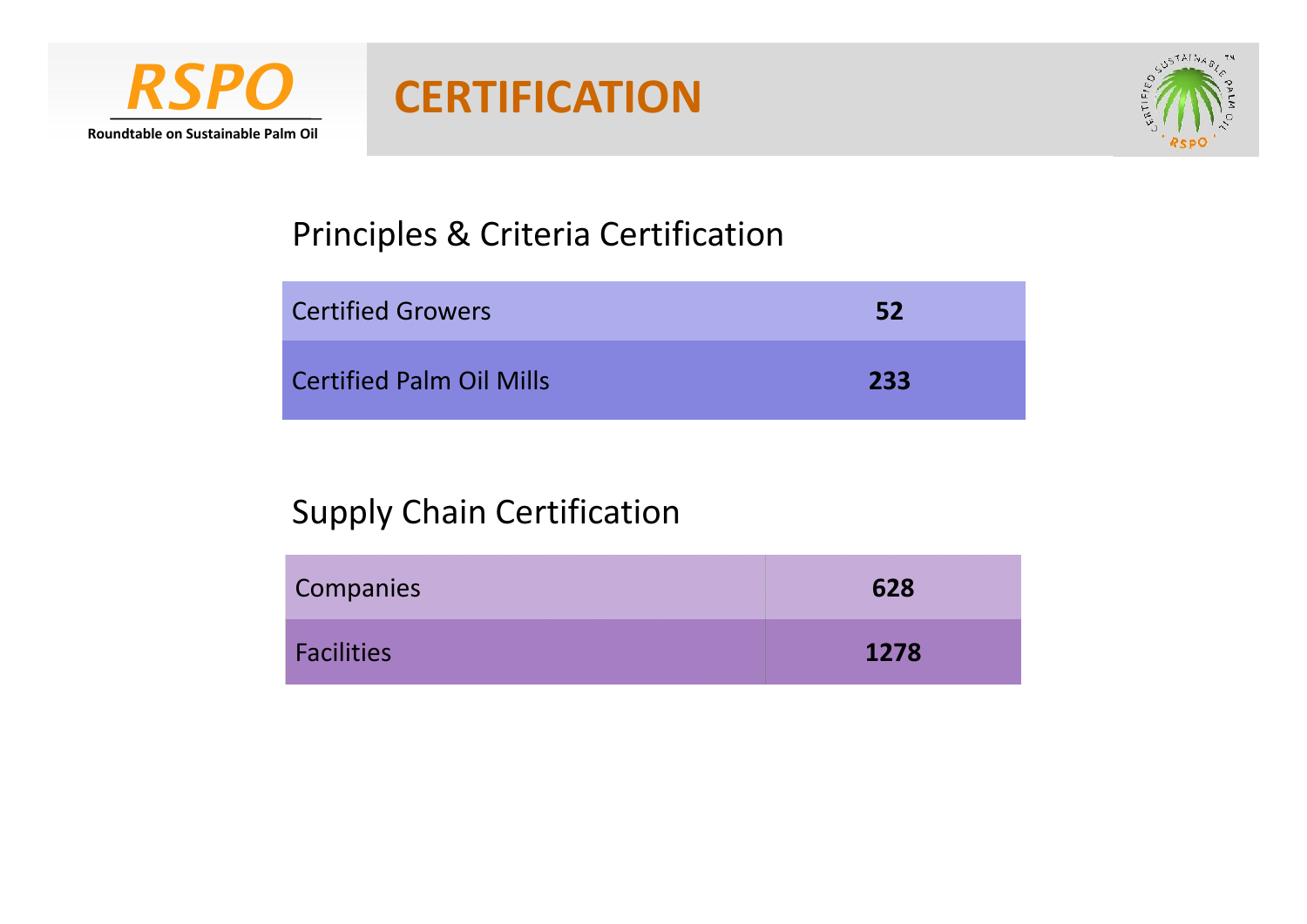



| <b>Affiliate Members</b>                                  | 101 |  |  |  |
|-----------------------------------------------------------|-----|--|--|--|
| <b>Ordinary Members</b><br><b>Supply Chain Associates</b> | 462 |  |  |  |
|                                                           | 928 |  |  |  |
| RSPO Members to date                                      |     |  |  |  |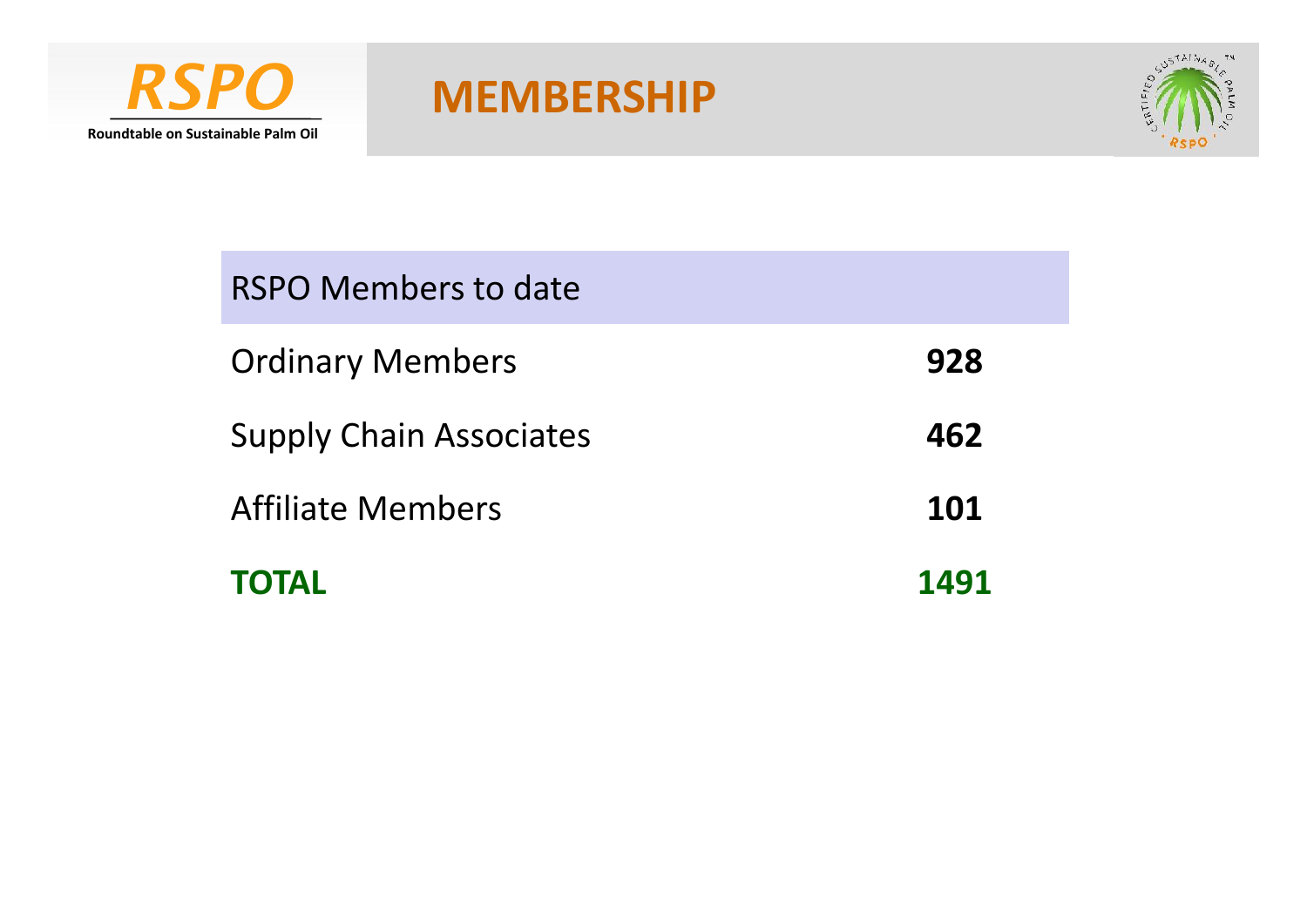



## **Top 10 membership by country**

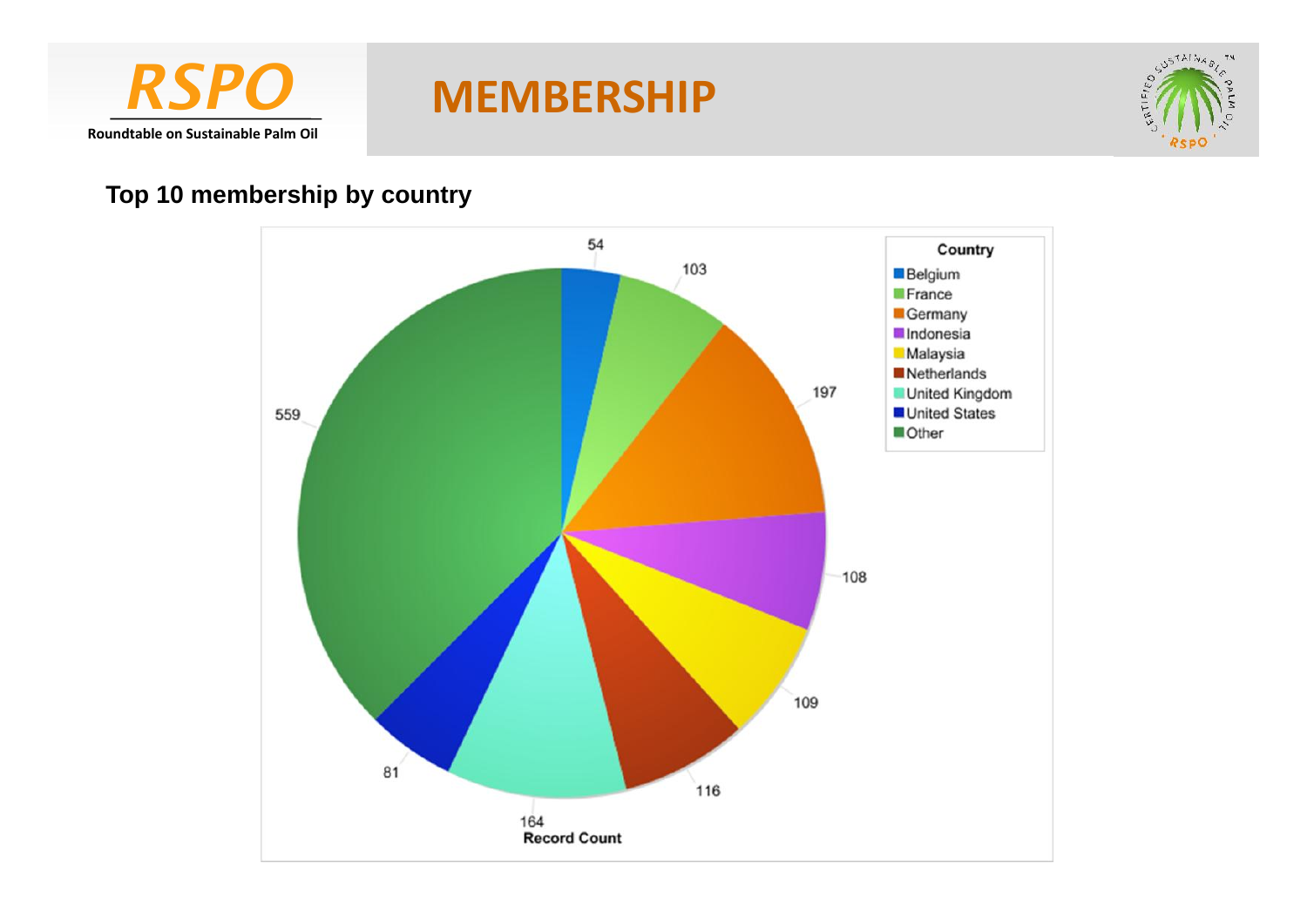



### **Membership by Category**

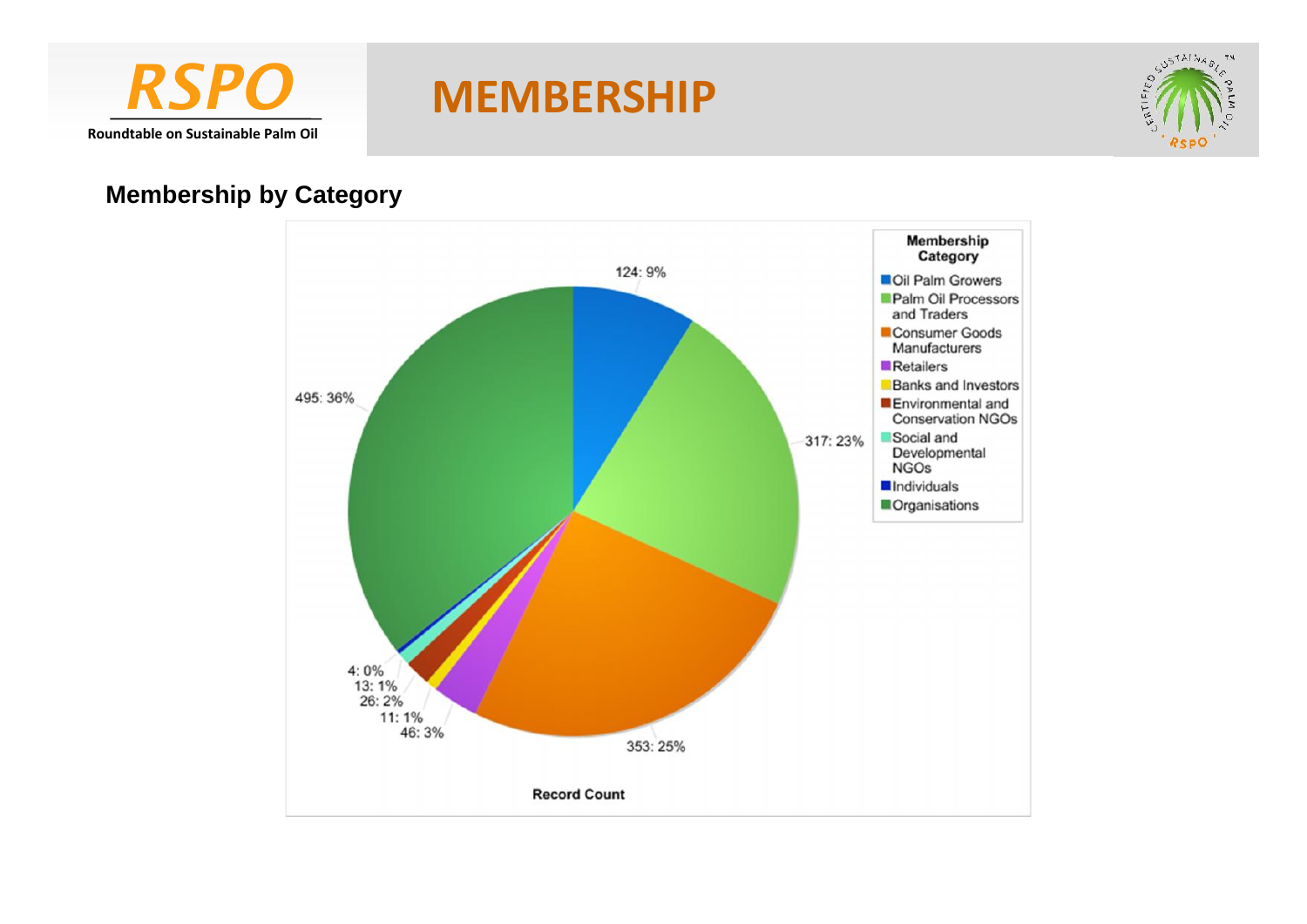

# *RSPO* **TRADEMARK**



### **Total Licensees by Stakeholder**

30%

Processors &

Traders

| <b>Stakeholders</b>                                                  | <b>Total</b>                              | 80             |    |    |         |
|----------------------------------------------------------------------|-------------------------------------------|----------------|----|----|---------|
| <b>Consumer Goods Manufacturers</b>                                  | 71                                        | 70             | 71 |    |         |
| Growers                                                              | 6                                         |                |    |    |         |
| <b>Processors &amp; Traders</b>                                      | 46                                        | 60             |    |    |         |
| Retailers                                                            | 8                                         |                |    |    |         |
| <b>Supply Chain Associate</b>                                        | 26                                        | 50             |    | 46 |         |
| <b>Grand Total</b>                                                   | 157                                       | 40             |    |    |         |
| 5%<br>Growers<br>8%<br>11%<br>Supply Chain<br>Retailers<br>Associate | 43%<br>Consumer<br>Goods<br>Manufacturers | 30<br>20<br>10 |    |    | 26<br>6 |

 $\circ$ 

Consumer Goods

Manufacturers

Processors & Traders

Retailers

Supply Chain Associate

Growers